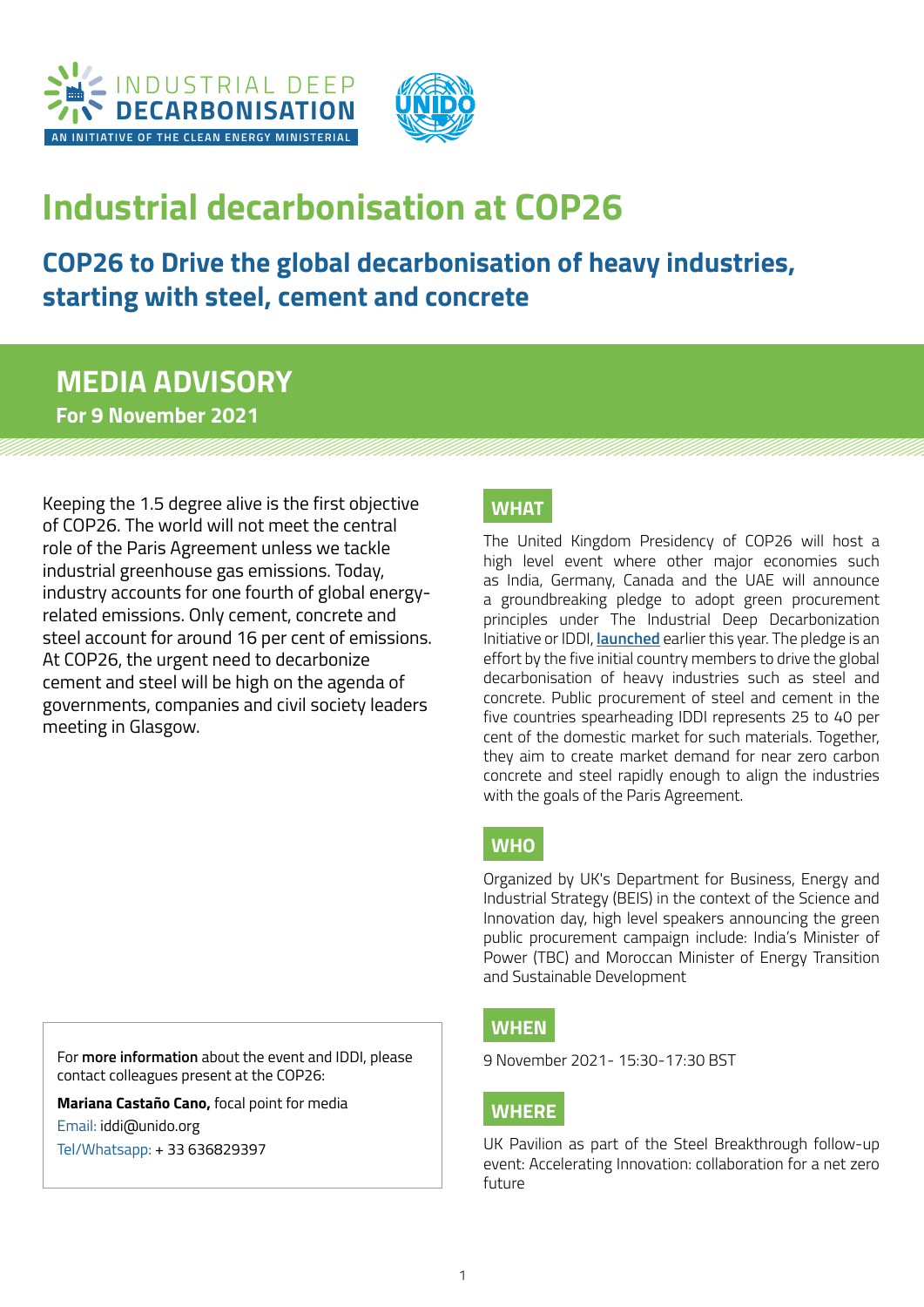# **Where else at COP26 will decarbonizing heavy industry be discussed?**

Journalists interested in covering the critical topic of decarbonizing heavy industries such as steel and cement should note the following relevant events taking place at COP26:

| <b>Event Name/Theme</b>                                                                                          | <b>Organizer</b>                                                    | Date + time (BST)                                 | <b>Location</b>             |
|------------------------------------------------------------------------------------------------------------------|---------------------------------------------------------------------|---------------------------------------------------|-----------------------------|
| Climate Club<br>Climate competitiveness<br>and industry                                                          | The Federal Ministry for<br>Economic Affairs and Energy<br>(Germany | 1 Nov<br>17:30 to 18:30 or 18:30 -<br>19:30 (TBC) | German Pavilion             |
| Steel Breakthrough launch                                                                                        | The Department for Business,<br>Energy and Industrial Strategy      | 2 Nov<br>Time TBC                                 | <b>UNFCCC Central space</b> |
| Accelerating the transition of<br>Industrial Clusters toward Net Zero                                            | World Economic Forum                                                | 3 Nov<br>15:00 - 16:30                            | Accenture pavilion          |
| Addressing embodied carbon<br>of materials: Supporting demand<br>for lower carbon cement, metals<br>and minerals | FLSmidth A/S                                                        | 8 Nov<br>$10:30 - 12:00$                          | Danish Pavillon             |
| LeadIT Summit<br>(closed doors)                                                                                  | Leadlt                                                              | 9 Nov<br>$10:00 - 12:00$                          | Business Sweden Pavillion   |
| Shifting Systems: A net-zero<br>materials revolution                                                             | Climate Group                                                       | 9 Nov<br>$5:00 - 6:30$                            | Equator events              |
| <b>Kickstarting Construction</b><br>Decarbonization - creating demand<br>for low carbon materials                | The Department for Business,<br>Energy and Industrial Strategy      | 11 Nov<br>15:15-16:15                             | <b>UK Pavilion</b>          |

### **Who to talk to about heavy industry decarbonization?**

| Dates in<br>Glasgow | <b>ORG</b>                                | <b>NAME</b>       | <b>TITLE</b>                | <b>EXPERTISE</b>                | <b>CONTACT/ Email</b>           |
|---------------------|-------------------------------------------|-------------------|-----------------------------|---------------------------------|---------------------------------|
| 1 to 7 Nov          | <b>UNIDO</b>                              | Tareg Emtairah    | Director Energy             | General, Policy,<br>Cooperation | T.EMTAIRAH@unido.org            |
| 9 to 11 Nov         | <b>UNIDO</b>                              | Rana Ghoneim      | Energy & Industry<br>Expert | General, Energy,<br>Industry    | R.GHONEIM@unido.org             |
| 1 to 11 Nov         | <b>Clean Energy</b><br><b>Ministerial</b> | <b>Dan Dorner</b> | Head CFM                    | General, Energy,<br>Cooperation | dan.dorner@cemsecretariat.org   |
| 3 to 11 Nov         | <b>Clean Energy</b><br><b>Ministerial</b> | Sarbojit Pal      | Manager of<br>Partnerships  | General, Energy,<br>Cooperation | Sarbojit.pal@cemsecretariat.org |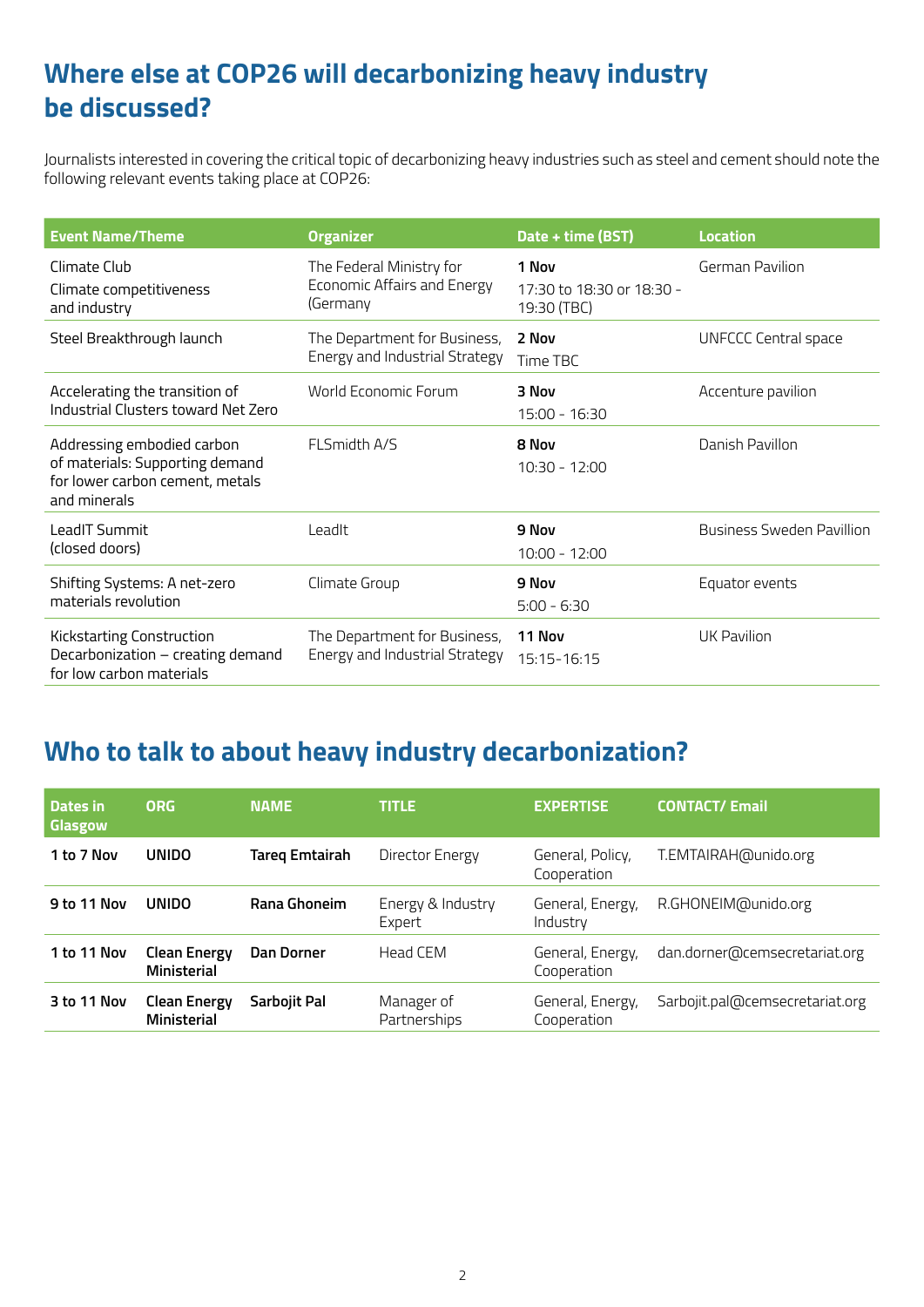## **Decarbonizing cement and steel Key facts and figures**

- **Decarbonizing** heavy industry is essential to secure a **climate-safe future for humanity.**
- **70%** of global GHG emissions come from just 5 industry subsectors: cement, steel, aluminium, chemical industry and refining industry.
- Together, steel and cement account for around **14-16%** of global energy-related CO $_{\rm 2}$  emissions.
- Cement is the second most consumed product in the world after water and the number one of the largest emitters of CO $_{\rm 2}$  in the built environment.
- Decarbonization is urgent also given the forecasted growth of these industries as the world is expected to build the equivalent of another New York City every month for the next 40 years.
- Due to their high demand for energy in the manufacturing project, these two sectors are considered to be of the socalled **harder to abate** industries.
- The Industrial Decarbonization Initiative (IDDI) is one of the largest and most diverse coalition focussing on rallying governments and the private sector to help create a transparent and equitable **global market** for low-carbon industrial materials, starting with steel and cement.
- One key area of work is to achieve a globally recognized approach to accounting for **embodied carbon** of construction materials, from manufacturing, to transport, installation, maintenance and disposal.
- Public purchasing accounts for **40%** of cement global demand and **25%** of steel demand.
- To date, there are no clear, globally accepted definitions of what **low-carbon cement and steel are**. IDDI will change this, making it possible to set standards on what 'green' steel and cement are.
- Another key area of work is to develop guidelines for green public procurement (GPP) to help governments set ambitious targets for **buying "near carbon zero" products** for building roads, bridges, schools, and hospitals among others.
- The initiative has a **"You make it, we'll buy it"** approach, incentivizing market demand for green steel and cement.
- By joining IDDI, Governments will send a clear message that they are committed to delivering on their emissions reduction goals under the **Paris Agreement.**
- Achieving **net-zero carbon emissions** from heavy industry is technically and financially possible by 2050 in developed economies and by 2060 in developing economies, and could cost less than 0.5 per cent of the global GDP, according to the Energy Transitions Commission (ETC).
- Through IDDI, **countries** will be able to share knowledge and expertise to shorten the learning curve as well as creating frameworks and tools through consultation with technical experts and industry stakeholders.
- Through IDDI, the **private sector** will benefit by having a platform to bring their inputs to the attention of governments.

**En route to a green future with** 

The production of **steel, cement and concrete**  is responsible for **14-16% of global energy-related CO2 emissions.**

**25% of steel nationally**

I N D U S T R I A L D E E P **DECARBONISATION AN INITIATIVE OF THE CLEAN ENERGY MINISTERIAL**



I N D U S T R I A L D E E P **DECARBONISATION AN INITIATIVE OF THE CLEAN ENERGY MINISTERIAL**